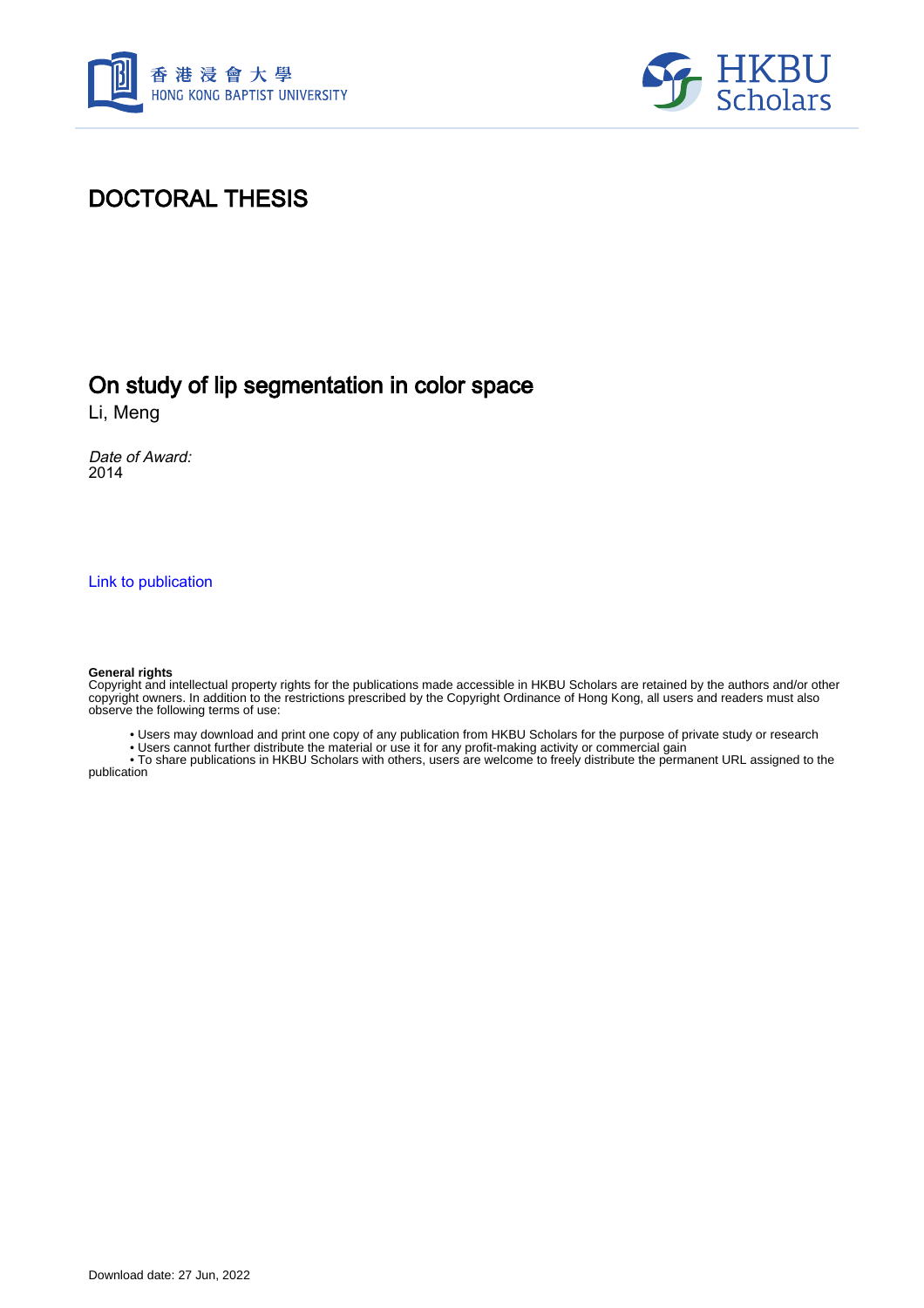## **Abstract**

This thesis mainly addresses two issues: 1) to investigate how to perform the lip segmentation without knowing the true number of segments in advance, and 2) to investigate how to select the local optimal observation scale for each structure from the viewpoint of lip segmentation effectively.

Regarding the first issue, two number of predefined segments independent lip segmentation methods are proposed. In the first one, a multi-layer model is built up, in which each layer corresponds to one segment cluster. Subsequently, a Markov random field (MRF) derived from this model is obtained such that the segmentation problem is formulated as a labeling optimization problem under the maximum a posteriori-Markov random field (MAP-MRF) framework. Suppose the pre-assigned number of segments may over-estimate the ground truth, whereby leading to the over-segmentation. An iterative algorithm capable of performing segment clusters and over-segmentation elimination simultaneously is presented. Based upon this algorithm, a lip segmentation scheme is proposed, featuring the robust performance to the estimate of the number of segment clusters. In the second method, a fuzzy clustering objective function which is a variant of the partition entropy (PE) and implemented using Havrda-Charvat's structural *α*-entropy is presented. This objective function features that the coincident cluster centroids in pattern space can be equivalently substituted by one centroid with the function value unchanged. The minimum of the proposed objective function can be reached provided that: (1) the number of positions occupied by cluster centroids in pattern space is equal to the truth cluster number, and (2) these positions are coincident with the optimal cluster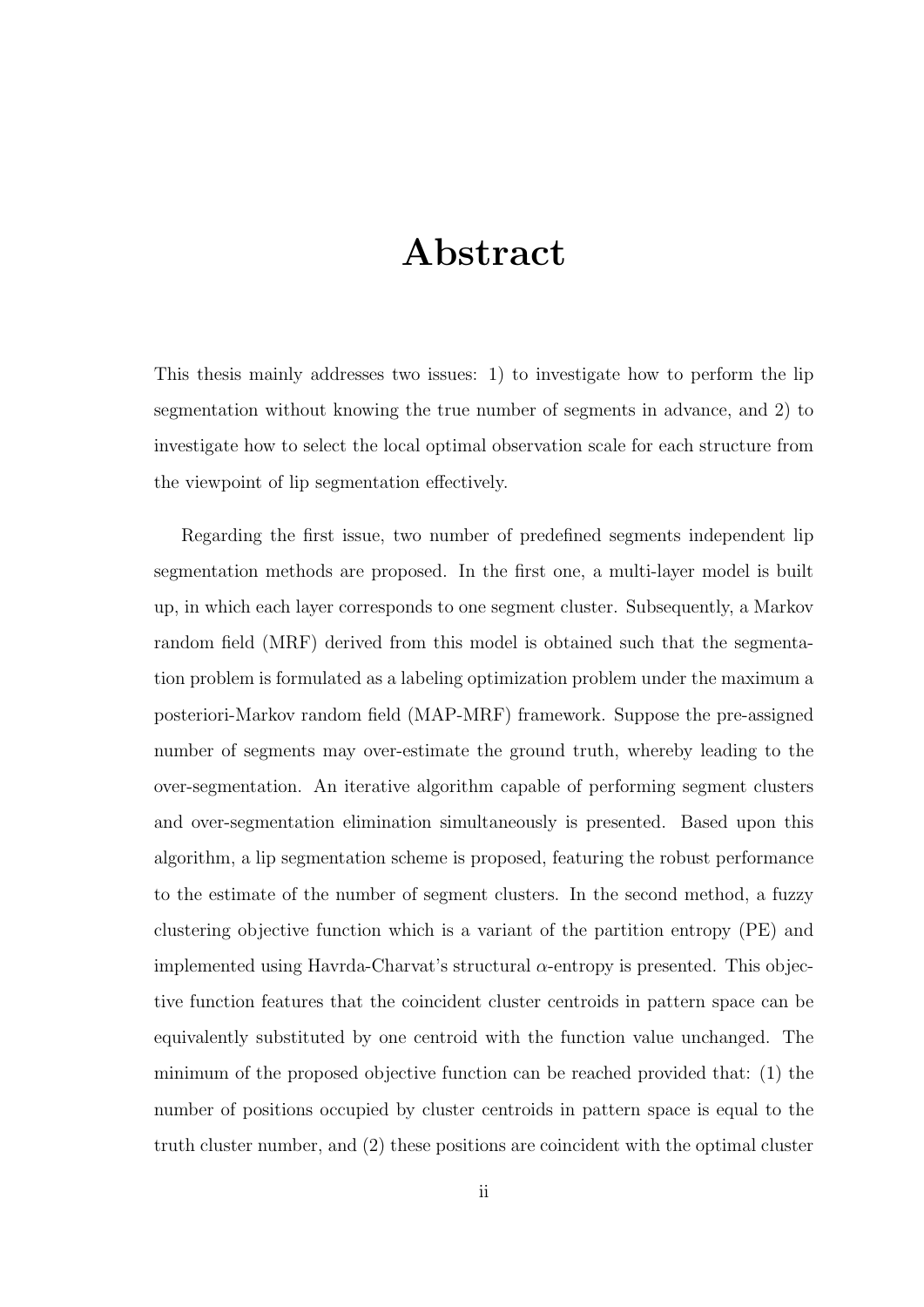centroids obtained under PE criterion. In the implementation, the clusters provided that the number of clusters is greater than or equal to the ground truth are randomly initialized. Then, an iterative algorithm is utilized to minimize the proposed objective function. The initial over-partition will be gradually faded out with the redundant centroids superposed over the convergence of the algorithm.

For the second issue, an MRF based method with taking local scale variation into account to deal with the lip segmentation problem is proposed. Supposing each pixel of the target image has an optimal local scale from the segmentation viewpoint, the lip segmentation problem can be treated as a combination of observation scale selection and observed data classification. Accordingly, a multi-scale MRF model is proposed to represent the membership map of each input pixel to a specific segment and local-scale map simultaneously. The optimal scale map and the corresponding segmentation result are obtained by minimizing the objective function via an iterative algorithm.

Finally, based upon the three proposed methods, some lip segmentation experiments are conducted, respectively. The results show the efficacy of the proposed methods in comparison with the existing counterparts.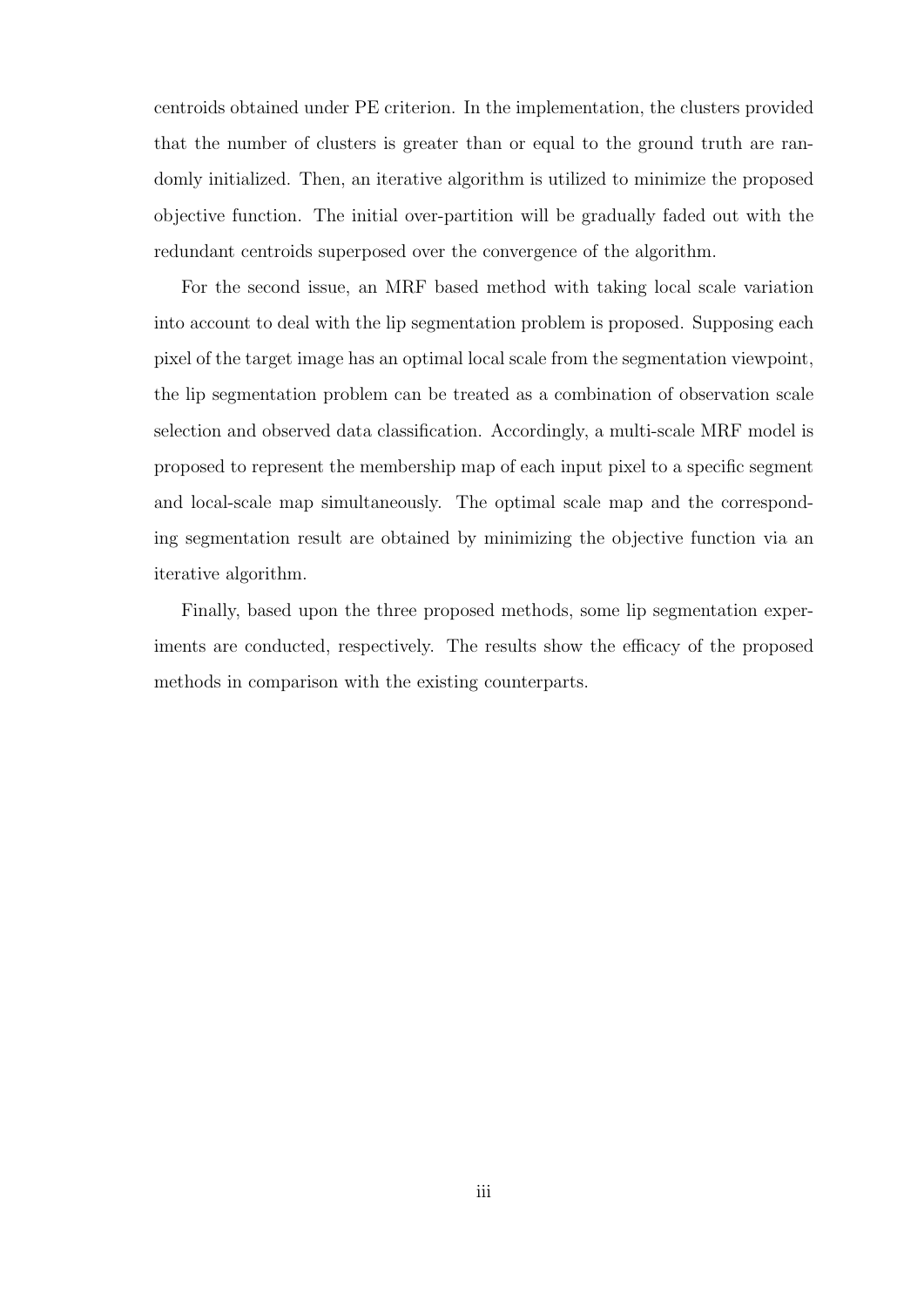## **Acknowledgements**

This thesis would not have been possible without the advice and help of several individuals who contributed and extended their valuable assistances in the completion of this study.

First and foremost, I offer my sincerest gratitude to my principal supervisor Prof. Cheung Yiu-ming, for the patient instruction he has provided throughout my study period, and for his continual support on both academic and personal problems. Indeed, his guidance and advice have had a major positive impact on my development as a scientific researcher and as an individual.

I am very grateful to Dr. Zhang Hui, the CEO of Shenzhen CloudRiver Information Technologies Co. Ltd, for the invaluable suggestions, for the stimulating discussions, and for the sleepless nights we were working together. Thanks are also due to my fellow lab mates Dr. Liu Xin and Dr. Jia Hong for their insightful advices about my research work.

I thank my friends in Harbin Institute of Technology: Dr. Li Qiong, Dr. Huang Fu-rong, Dr. Han Qi, Dr. Jiao Yu-hua, Dr. Chen Yang and Dr. Li Jun. In particular, I appreciate Prof. Niu Xia-mu for enlightening me the first glance of research.

I am also deeply indebted to my friends Ms. Chai Yue and Ms. Shi Yan-bing for being the constant source of encouragement. It means a lot to me.

Last but not least, I express my special gratitude to my parents, Li Li-ping and Lv Min, for giving me all the dedication and understanding a child could want. I love you.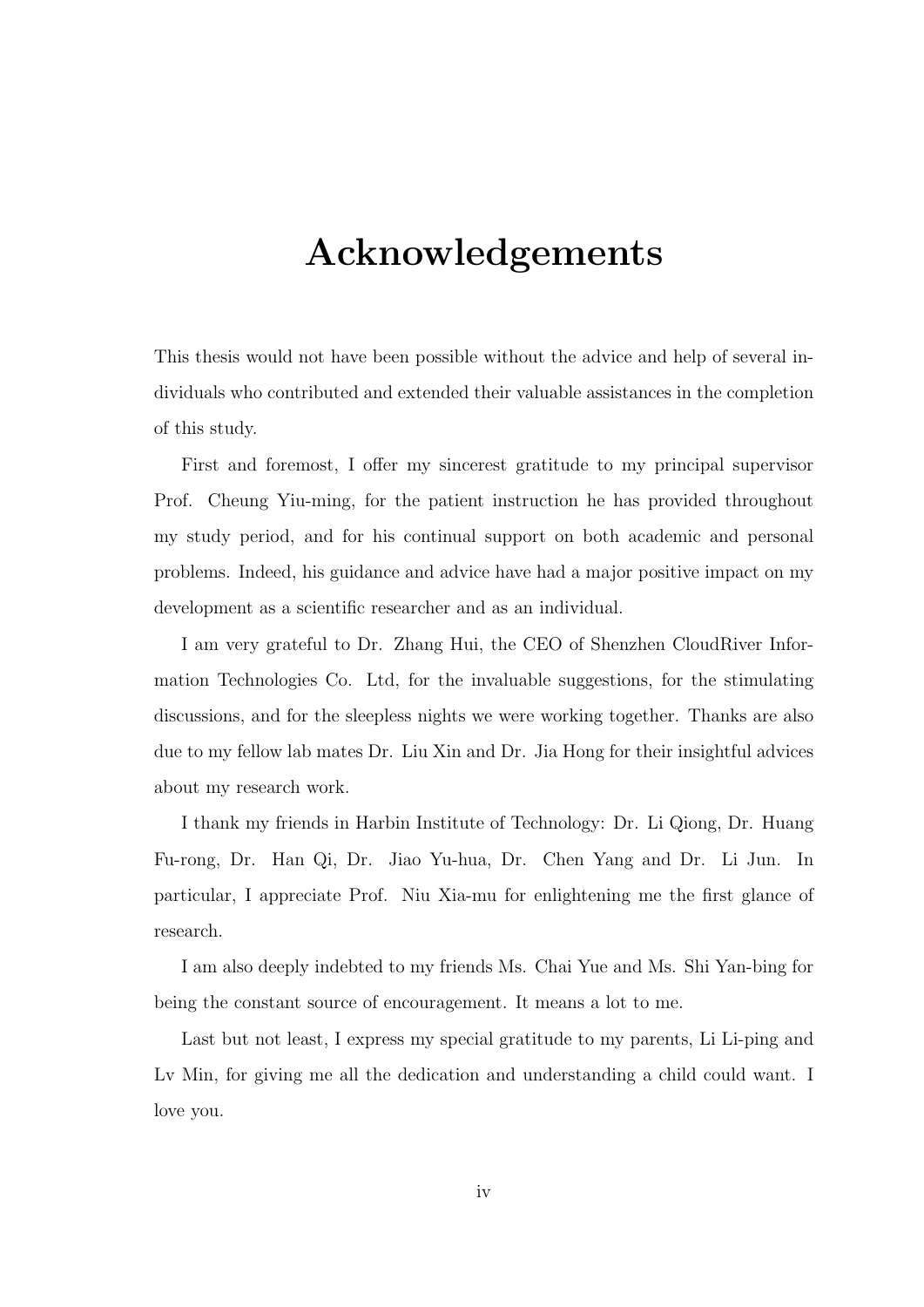# **Table of Contents**

| Declaration              |                       |                                                                            |                |  |  |
|--------------------------|-----------------------|----------------------------------------------------------------------------|----------------|--|--|
| Abstract                 |                       |                                                                            |                |  |  |
| Acknowledgements         |                       |                                                                            |                |  |  |
| <b>Table of Contents</b> |                       |                                                                            |                |  |  |
|                          | List of Tables<br>ix  |                                                                            |                |  |  |
|                          | List of Figures<br>хi |                                                                            |                |  |  |
|                          |                       | Chapter 1 Introduction                                                     | $\mathbf{1}$   |  |  |
| 1.1                      |                       |                                                                            | 1              |  |  |
| 1.2                      |                       | Problem Statement and Contributions                                        | $\overline{5}$ |  |  |
|                          | 1.2.1                 | Segment Number Dependency Problem                                          | 6              |  |  |
|                          | 1.2.2                 | Local Scale Determination Problem                                          | 8              |  |  |
|                          | 1.2.3                 | Main Contributions of This Thesis                                          | 10             |  |  |
| 1.3                      |                       |                                                                            | 11             |  |  |
|                          |                       | Chapter 2 Review on Related Works, Used Models and Public Bench-           |                |  |  |
|                          |                       | mark Databases                                                             | 12             |  |  |
| 2.1                      |                       | Review on Lip Visual Feature Extraction                                    | 12             |  |  |
|                          | 2.1.1                 |                                                                            | 13             |  |  |
|                          | 2.1.2                 | Lip Segmentation $\ldots \ldots \ldots \ldots \ldots \ldots \ldots \ldots$ | 16             |  |  |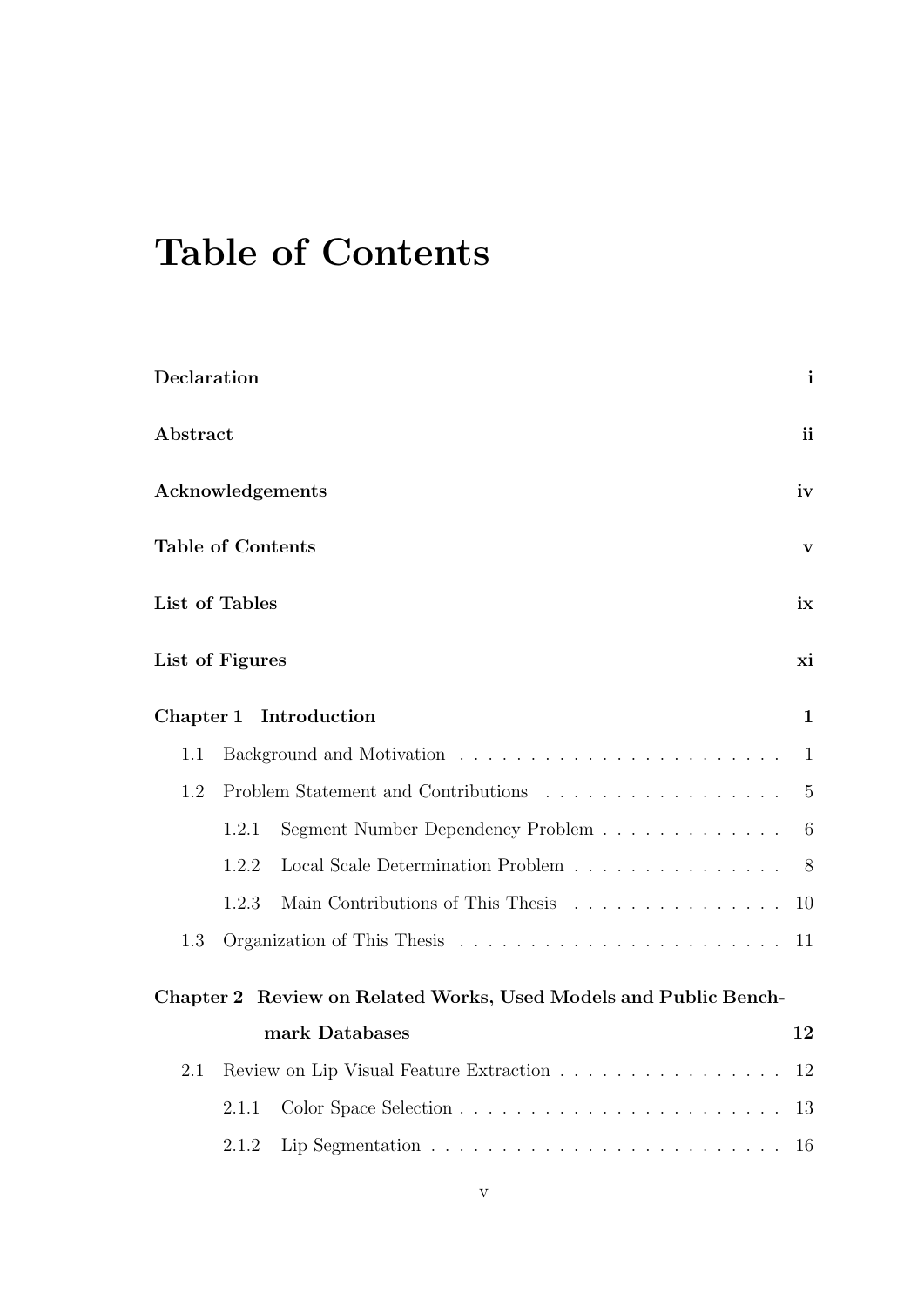|           | 2.1.3                                              |                                                                               |    |  |  |
|-----------|----------------------------------------------------|-------------------------------------------------------------------------------|----|--|--|
| 2.2       |                                                    |                                                                               |    |  |  |
|           | 2.2.1                                              | MAP-MRF Based Segmentation 22                                                 |    |  |  |
|           | 2.2.2                                              | Fuzzy Clustering Based Segmentation 26                                        |    |  |  |
| 2.3       |                                                    | Testing Databases Used in This Thesis 29                                      |    |  |  |
|           |                                                    |                                                                               |    |  |  |
| Chapter 3 |                                                    | MAP-MRF Based Lip Segmentation with Unknown Seg-<br>ment Number               |    |  |  |
|           |                                                    |                                                                               | 32 |  |  |
| 3.1       |                                                    |                                                                               | 32 |  |  |
| 3.2       |                                                    | Multi-layer Model based Image Segmentation $\ldots \ldots \ldots \ldots$      | 33 |  |  |
|           | 3.2.1                                              |                                                                               | 33 |  |  |
|           | 3.2.2                                              | Rival Penalty Iterative Algorithm                                             | 37 |  |  |
| 3.3       |                                                    | Lip Boundary Extraction and Tracking                                          | 42 |  |  |
|           | 3.3.1                                              |                                                                               | 42 |  |  |
|           | 3.3.2                                              | Segmentation and Binarization                                                 | 43 |  |  |
|           | 3.3.3                                              |                                                                               | 44 |  |  |
|           | 3.3.4                                              |                                                                               | 46 |  |  |
| 3.4       |                                                    |                                                                               | 48 |  |  |
|           | 3.4.1                                              |                                                                               | 48 |  |  |
|           |                                                    |                                                                               |    |  |  |
|           | 3.4.3                                              |                                                                               | 51 |  |  |
|           | 3.4.4                                              |                                                                               | 53 |  |  |
|           | 3.4.5                                              | Experiment $4 \ldots \ldots \ldots \ldots \ldots \ldots \ldots \ldots \ldots$ | 56 |  |  |
|           | 3.4.6                                              |                                                                               | 56 |  |  |
| 3.5       |                                                    |                                                                               | 59 |  |  |
| Chapter 4 |                                                    | Fuzzy Clustering Based Lip Segmentation with Unknown                          |    |  |  |
|           |                                                    |                                                                               |    |  |  |
|           | <b>Segment Number</b><br>60                        |                                                                               |    |  |  |
| 4.1       | 60                                                 |                                                                               |    |  |  |
| 4.2       | Fuzzy Clustering With Unknown Cluster Number<br>61 |                                                                               |    |  |  |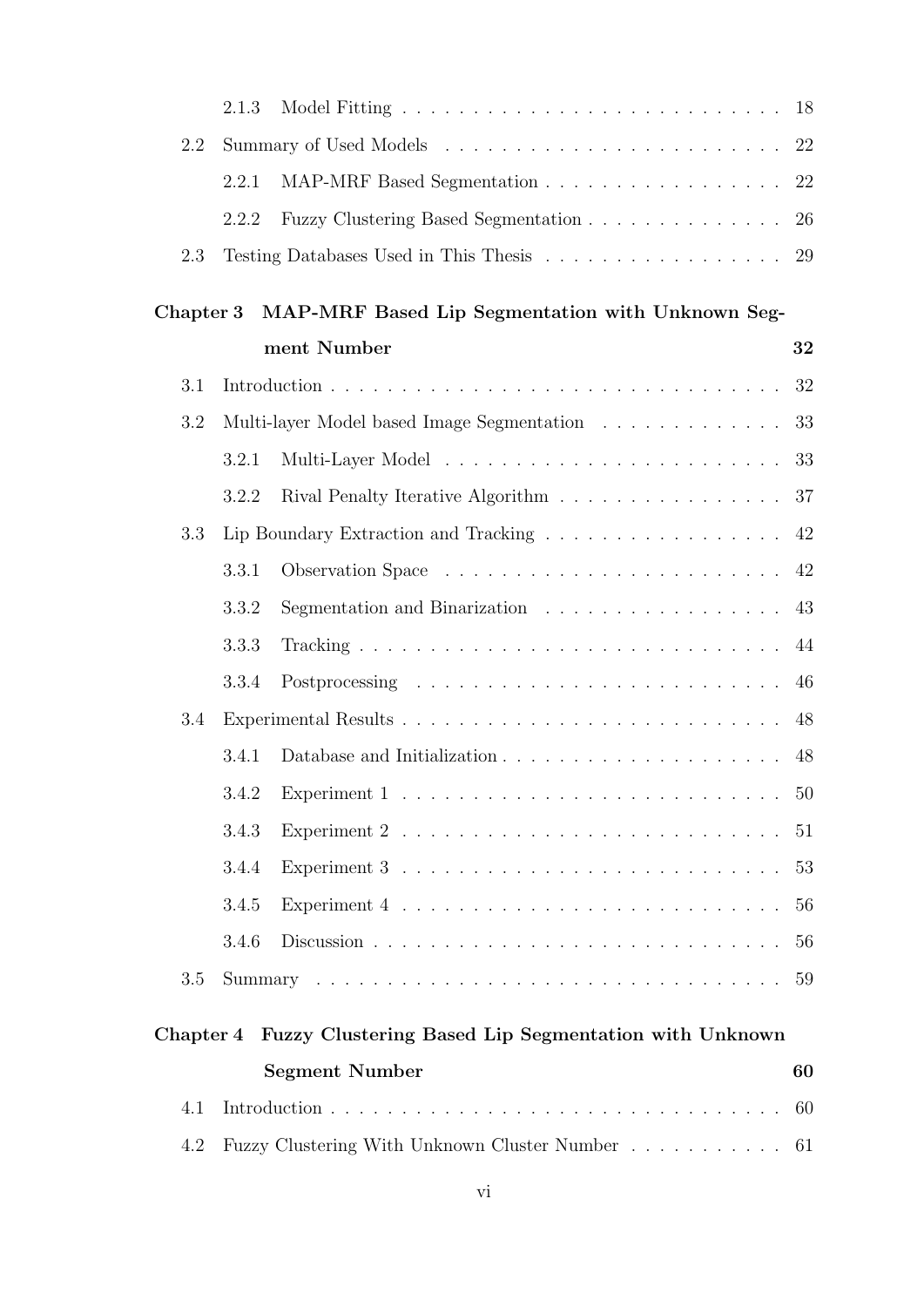|                     | 4.2.1                                                                           | The Proposed Objective Function for Fuzzy Clustering                                        | 63  |  |  |
|---------------------|---------------------------------------------------------------------------------|---------------------------------------------------------------------------------------------|-----|--|--|
|                     | 4.2.2                                                                           |                                                                                             | 66  |  |  |
| 4.3                 | Lip Segmentation and Postprocessing $\ldots \ldots \ldots \ldots \ldots \ldots$ |                                                                                             |     |  |  |
| 4.4                 |                                                                                 |                                                                                             |     |  |  |
|                     | 4.4.1                                                                           |                                                                                             | 71  |  |  |
|                     | 4.4.2                                                                           |                                                                                             |     |  |  |
|                     | 4.4.3                                                                           |                                                                                             |     |  |  |
|                     | 4.4.4                                                                           | Experiment $3 \ldots \ldots \ldots \ldots \ldots \ldots \ldots \ldots \ldots \ldots \ldots$ |     |  |  |
|                     | 4.4.5                                                                           |                                                                                             |     |  |  |
| 4.5                 |                                                                                 |                                                                                             |     |  |  |
|                     |                                                                                 | Chapter 5 MAP-MRF Based Lip Segmentation with Automatic Scale                               |     |  |  |
|                     |                                                                                 | Selection                                                                                   | 78  |  |  |
| 5.1                 |                                                                                 |                                                                                             | 78  |  |  |
| 5.2                 |                                                                                 | MRF Based Image Segmentation with Various Scales                                            | 79  |  |  |
|                     | 5.2.1                                                                           |                                                                                             |     |  |  |
|                     |                                                                                 |                                                                                             |     |  |  |
|                     | 5.2.2                                                                           | Rival Penalty Iterative Algorithm                                                           | 83  |  |  |
| 5.3                 |                                                                                 |                                                                                             | 87  |  |  |
|                     | 5.3.1                                                                           |                                                                                             | 87  |  |  |
|                     |                                                                                 |                                                                                             | 89  |  |  |
|                     | 5.3.3                                                                           |                                                                                             | 90  |  |  |
|                     | 5.3.4                                                                           |                                                                                             | 93  |  |  |
| 5.4                 |                                                                                 |                                                                                             | 95  |  |  |
|                     |                                                                                 | Chapter 6 Conclusion                                                                        | 96  |  |  |
| 6.1                 |                                                                                 |                                                                                             | 96  |  |  |
| 6.2                 |                                                                                 |                                                                                             | 98  |  |  |
| <b>Bibliography</b> |                                                                                 |                                                                                             | 99  |  |  |
| Appendices          |                                                                                 |                                                                                             | 117 |  |  |
|                     |                                                                                 |                                                                                             |     |  |  |